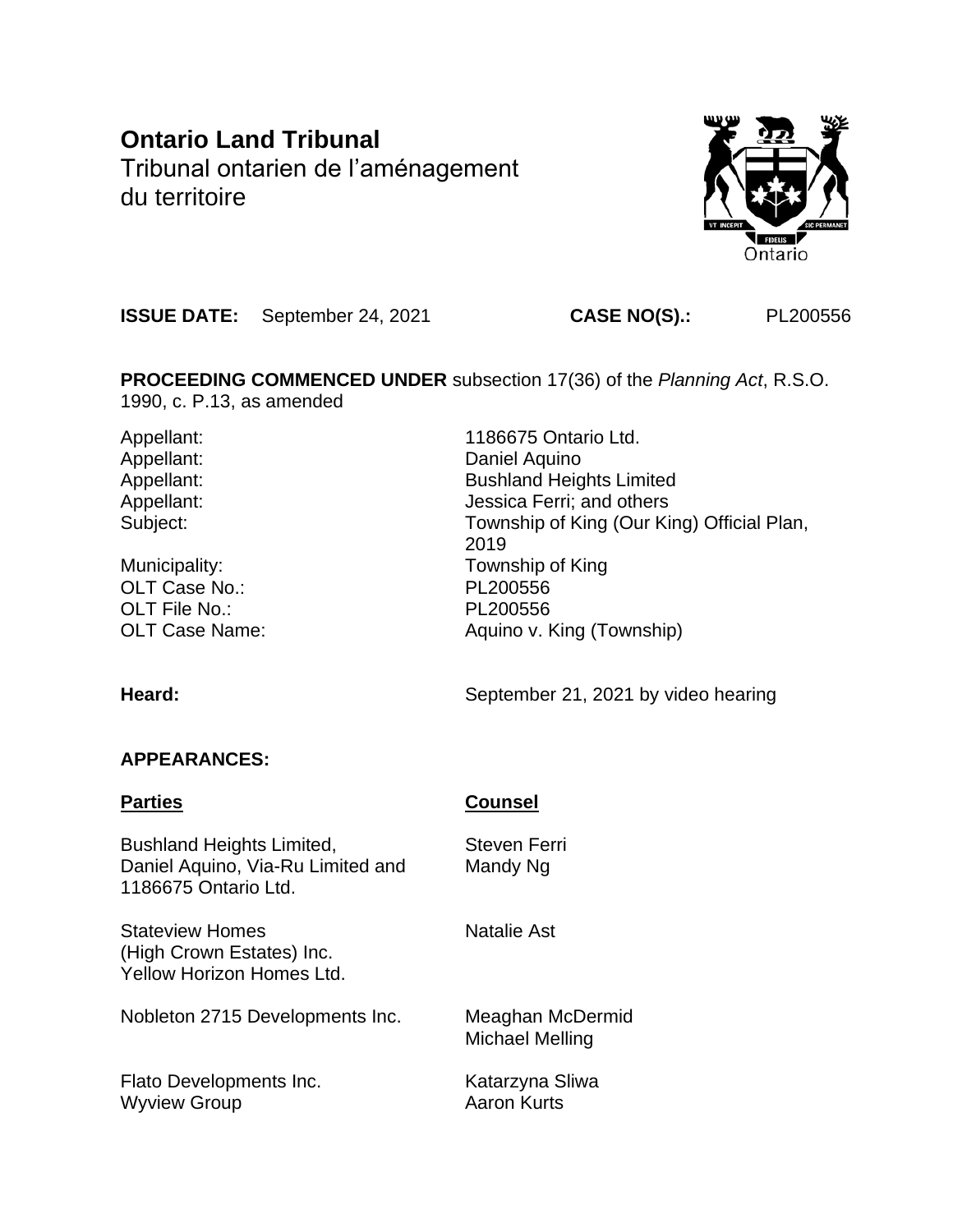| Sandra Kendall                    | James Feehely                           |
|-----------------------------------|-----------------------------------------|
| Lino Nicoletti and Elio Nicoletti | Self-represented                        |
| Regional Municipality of York     | <b>Pittman Patterson</b><br>Lee English |
| Township of King                  | <b>Tom Halinski</b>                     |

## **MEMORANDUM OF ORAL DECISION DELIVERED BY M. RUSSO ON SEPTEMBER 21, 2021 AND ORDER OF THE TRIBUNAL**

#### **INTRODUCTION**

[1] The matter before the Ontario Land Tribunal (the "Tribunal") is with respect to the appeals filed under s. 17(36) of the *Planning Act* as a result of the decision by the Regional Municipality of York ("Region") to approve the new Official Plan for the Township of King (the "Township") subject to various modifications.

Jasmine Chung

[2] A first Case Management Conference ("CMC") was held May 11, 2021 on the matter. Some additional case management requirements still required attention; thus, this second CMC was scheduled.

#### **THE SECOND CMC**

[3] A brief role call of the Parties and counsel was conducted by the Tribunal to establish who was present and representation of the Parties.

[4] The Tribunal received written withdrawal requests from previously established Parties:

- i. Kindome Investment Ltd.
- ii. Jessica Ferri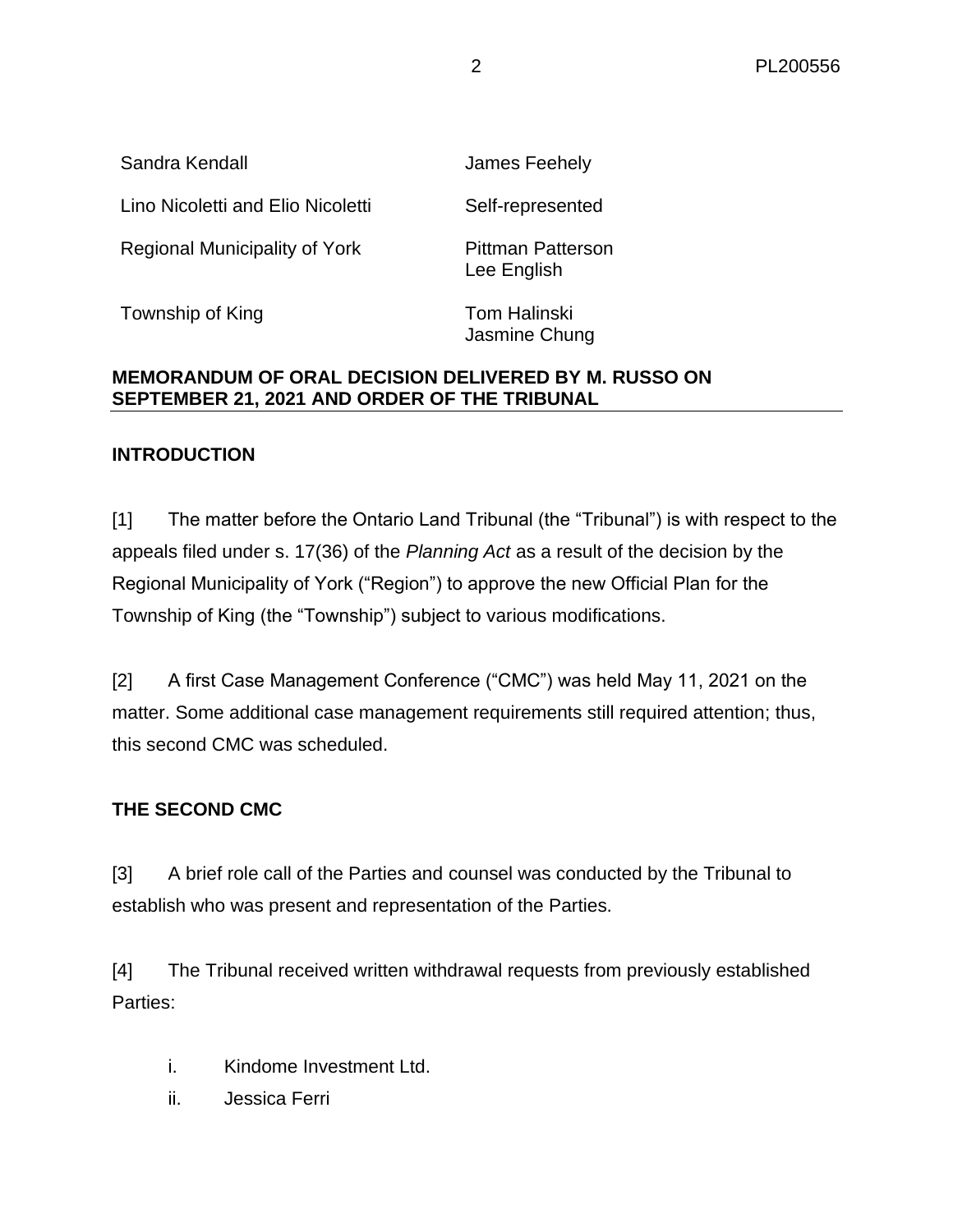Both requests were granted, and the Tribunal removed the above Parties from the proceedings.

[5] Tom Halinski, counsel for the Township, provided the Tribunal:

- i. An updated table, indicating the status of each appeal and details relating to the appeal, titled *Summary of Appeals*; and,
- ii. a Draft Procedural Order (the "DPO").

[6] Mr. Halinski submitted a brief agenda to the Tribunal for its indulgence to facilitate the efficiency of the CMC.

[7] The Tribunal found the submission useful and proceeded with the agenda, as follows:

- i. Status of appeals;
- ii. Motion, provided by the Township to the Tribunal;
- iii. Review of DPO;
- iv. Settlement Agreement (Statesview Homes); and
- v. Discussion of potential additional Party.

## **STATUS OF APPEALS**

[8] Mr. Halinski shared with the Tribunal that considerable efforts by all Parties has resulted in a significant scoping of the issues that were put forward in the DPO.

[9] A brief summary and overview of the appeals were provided to the Tribunal from the table, *Summary of Appeals*, which the Tribunal marked as Exhibit 1.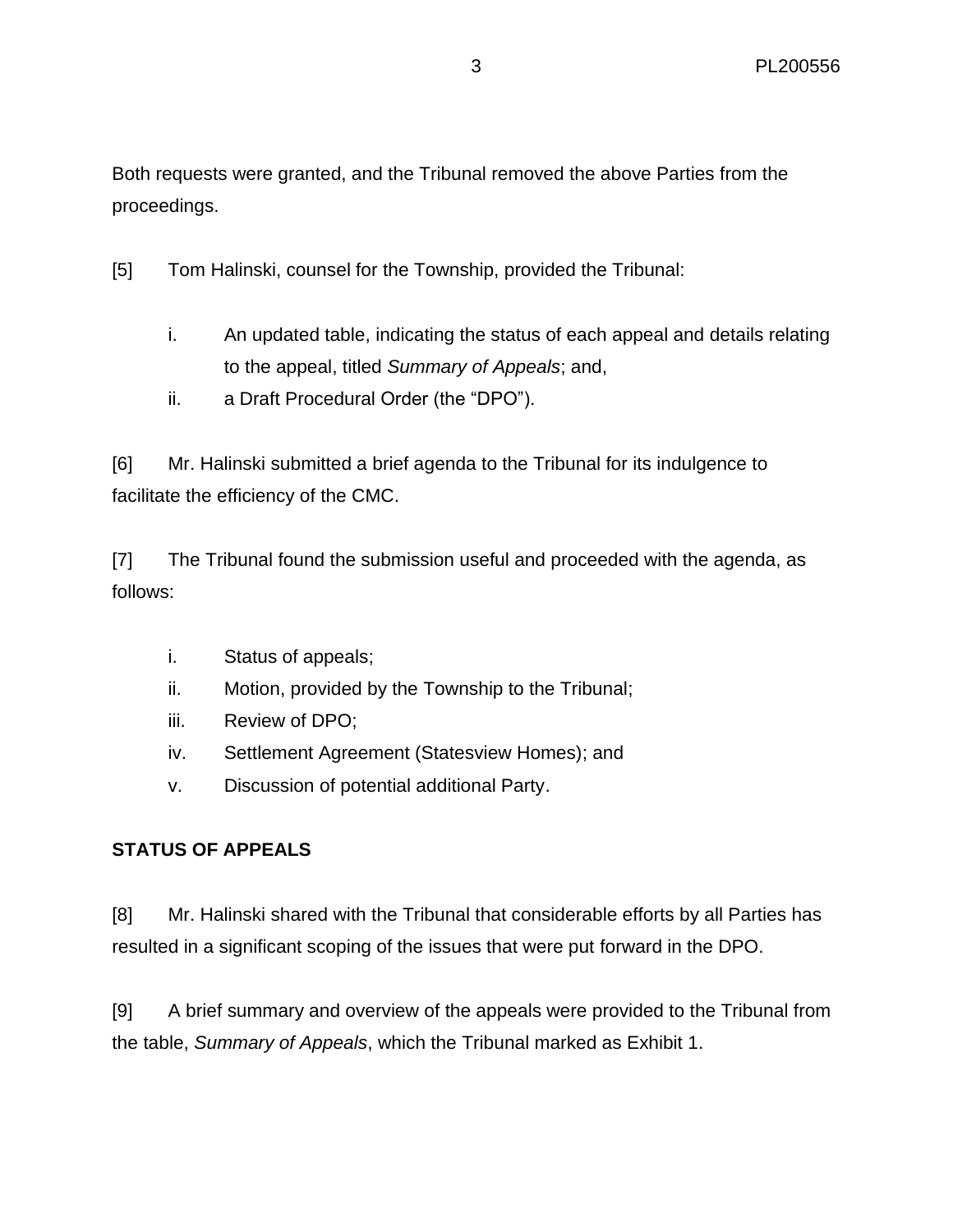[10] The Tribunal being satisfied that counsel has endeavoured to scope the issues, directed counsel to ensure unrepresented Parties were included in the exercise, and all issues provided in the DPO were reflective of all Parties' concerns.

#### **MOTION**

[11] A Notice of Motion was provided to the Tribunal September 3, 2021. This matter having come before the Tribunal as a Motion by the Township.

[12] The Tribunal having read the Motion Record and other materials filed by the Moving Party, and on consent of the Responding Parties has subsequently been informed that the Motion has been resolved, on consent, subject to the Tribunal including language in an Order that the scoping of the Responding Parties' appeals is without prejudice to certain rights of the Responding Parties.

## **THE DPO**

[13] As the Parties were directed at the first CMC, a DPO was provided to the Tribunal in advance of this second CMC.

[14] A consensus was reached by the Parties, and a submission was put forward to the Tribunal that the hearing of the merits be divided into two phases (set out in the DPO). The first phase, being the 20-day hearing already scheduled to be heard April 4, 2022 before the Tribunal. The request put forward to the Tribunal, is that the second phase be scheduled subsequent to the first phase.

[15] Details pertaining to the duration required of the second phase was still being considered by the Parties. Counsel submitted that if the Tribunal was to provide the Parties some additional time to submit a revised DPO, that would allow the Parties the time to submit a definitive duration period required to hear the second phase.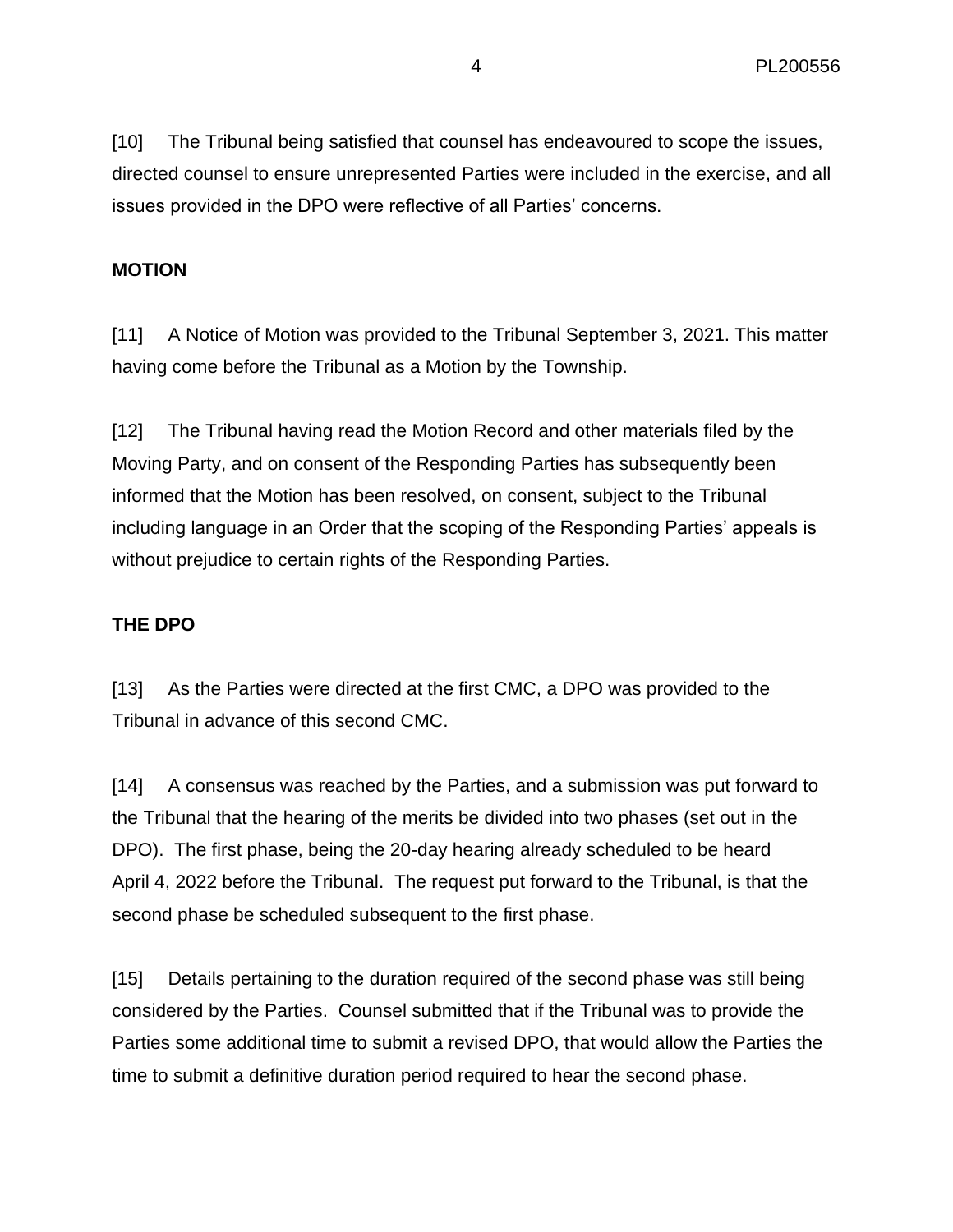[16] All Parties were agreeable to the DPO in principle; however, several Parties indicated they still required some additional time to refine and finalize some details before consent was able to be provided to the submitted DPO.

## **SETTLEMENT AGREEMENT (STATEVIEW HOMES)**

[17] Tribunal file number PL190494 was recently heard and a decision has been issued. Counsel for the Township (as summarized in Exhibit 1) asked that this disposition be reflective of PL190494 decision.

[18] To facilitate this, counsel further asked that a separate settlement hearing be scheduled by the Tribunal, if possible, to have the issues settled for Statesview Homes (High Crown Estates Inc.) and the Township.

#### **DISCUSSION OF POTENTIAL ADDITIONAL PARTY**

[19] Russell Cheeseman was present at the CMC, acting as counsel for his client, whom has been in discussions with the other Parties. His client has been considering putting forward a motion to the Tribunal, seeking to be added as a party for these proceedings.

[20] Mr. Cheeseman shared with the Tribunal, in determining his client's next steps, the challenge has been the issues for the Hearing of the Merits has yet to be finalized by the Parties. His client having to shelter under another Parties issues (as required under the Tribunal's *Rules of Practice and Procedure*) requires the issues finalized to assess if their concerns are being addressed, and whether or not to put forward the Motion.

[21] Additionally, Mr. Cheeseman's concern was respecting the timeframes required by the Tribunal in providing a Notice of Motion and all other timelines put forward in the DPO and other remaining factors. His concern was the interaction of all these variables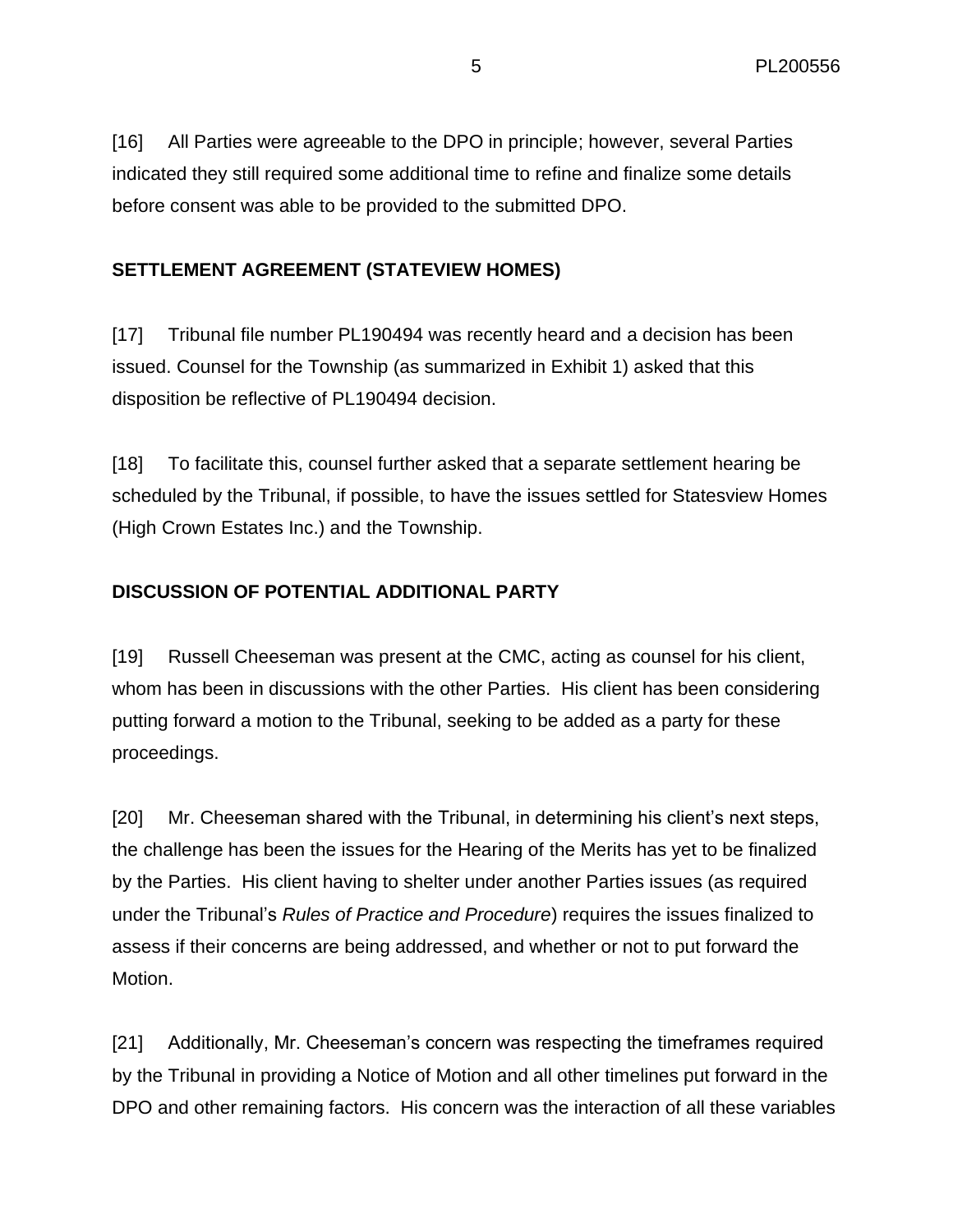and the limiting his client's ability to have all the information required to adequately assess the issues and still meet timelines, if and when in place.

#### **CONCLUSION**

[22] Having considered the discussion during the CMC and having regard to the specific agenda items discussed, the Tribunal has determined the following:

- i. the Parties are provided 10 days to revise and submit a joint DPO for the Tribunal's consideration. Further, the Tribunal finds that the request for a second phase to be included within these proceedings is reasonable and warranted. The scheduling of the second phase will also be provided within the same 10 days given for submission of the DPO.
- ii. The Tribunal having heard no objections to the draft order submitted, finds the request to be reasonable, and will consider and integrate the draft order provided in resolving the Motion into its final order below.
- iii. The Tribunal having heard no objections to the settlement hearing proposed for specific Parties and their issues, finds this request to be reasonable and will schedule a one-day settlement hearing for the matter.
- iv. The Tribunal having heard Mr. Cheeseman's concerns and recognizing his client at this time has no status for these proceedings, will commence as such. In the event Mr. Cheeseman's client puts forward a motion for status, it will be dealt with at that time. The Parties have offered to work amicably to keep Mr. Cheeseman aware of timelines and to aide in providing clarity on issues as they are finalized, in efforts of helping Mr. Cheeseman's client in deciding whether they may or may not seek status.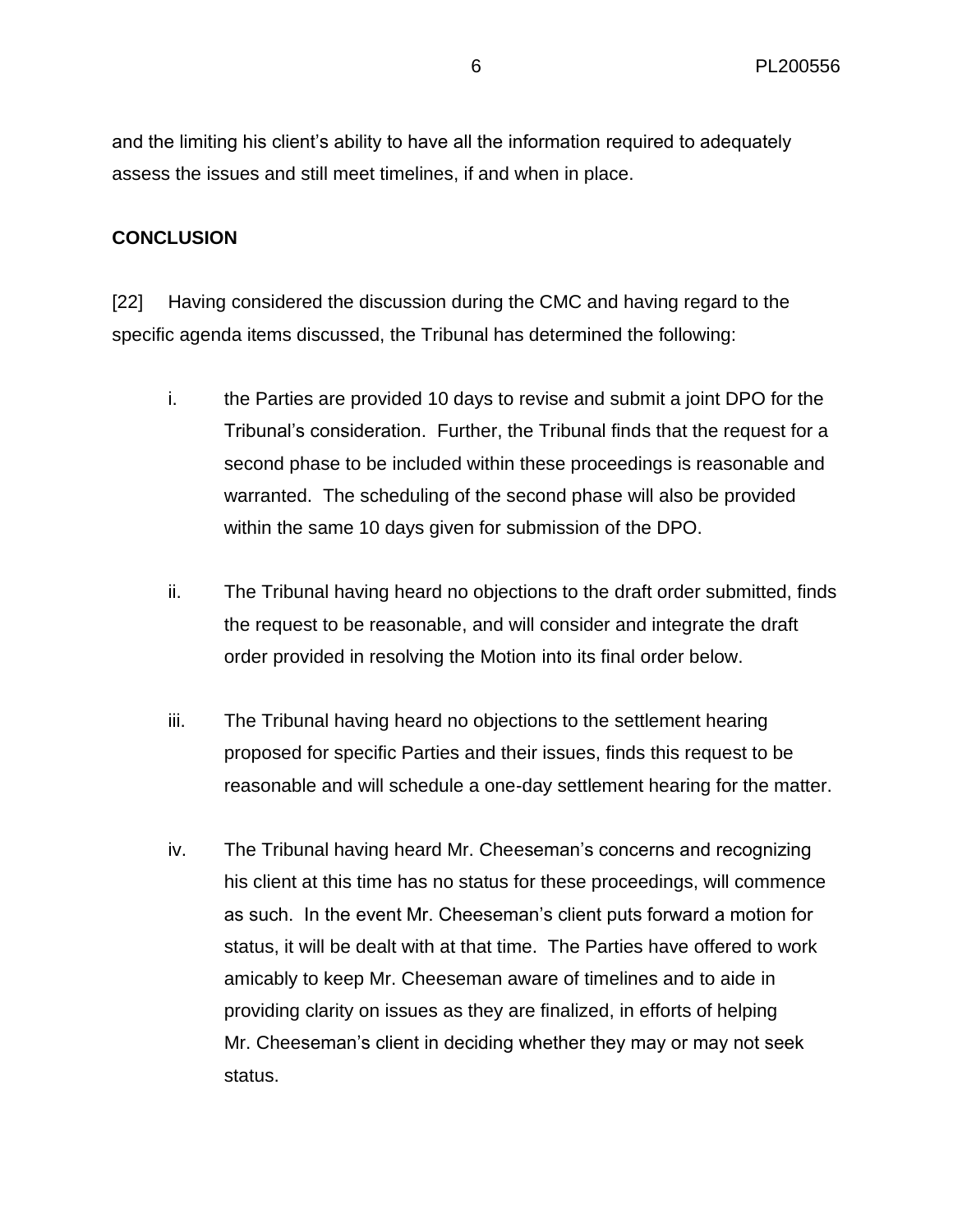#### **ORDER**

[23] The Tribunal orders a settlement hearing by video scheduled to commence at **10 a.m.** on **Tuesday, October 26, 2021** for **one (1) day**, as follows:

#### **<https://global.gotomeeting.com/join/581286733> Access Code: 581-286-733**

[24] Parties and participants are asked to log into the video hearing at least **15 minutes** before the start of the event to test their video and audio connections.

[25] Parties and participants are asked to access and set up the application well in advance of the event to avoid unnecessary delay. The desktop application can be downloaded at **[GoToMeeting](https://global.gotomeeting.com/install)** or a web application is available: **<https://app.gotomeeting.com/home.html>**.

[26] Persons who experience technical difficulties accessing the GoToMeeting application or who only wish to listen to the event can connect to the event by calling into an audio-only telephone line: **Toll-Free 1-888-455-1389 or +1 (647) 497-9391**. The **Access Code** is **as indicated above**.

[27] Individuals are directed to connect to the event on the assigned date at the correct time. It is the responsibility of the persons participating in the video hearing to ensure that they are properly connected to the event at the correct time. Questions prior to the hearing event may be directed to the Tribunal's Case Coordinator having carriage of this case.

[28] On or before **Friday, October 1, 2021**, the Parties shall provide a joint DPO and Issues List to the assigned Case Coordinator for final review and approval of the Member, highlighting any items that may require the Tribunal's assistance to finalize.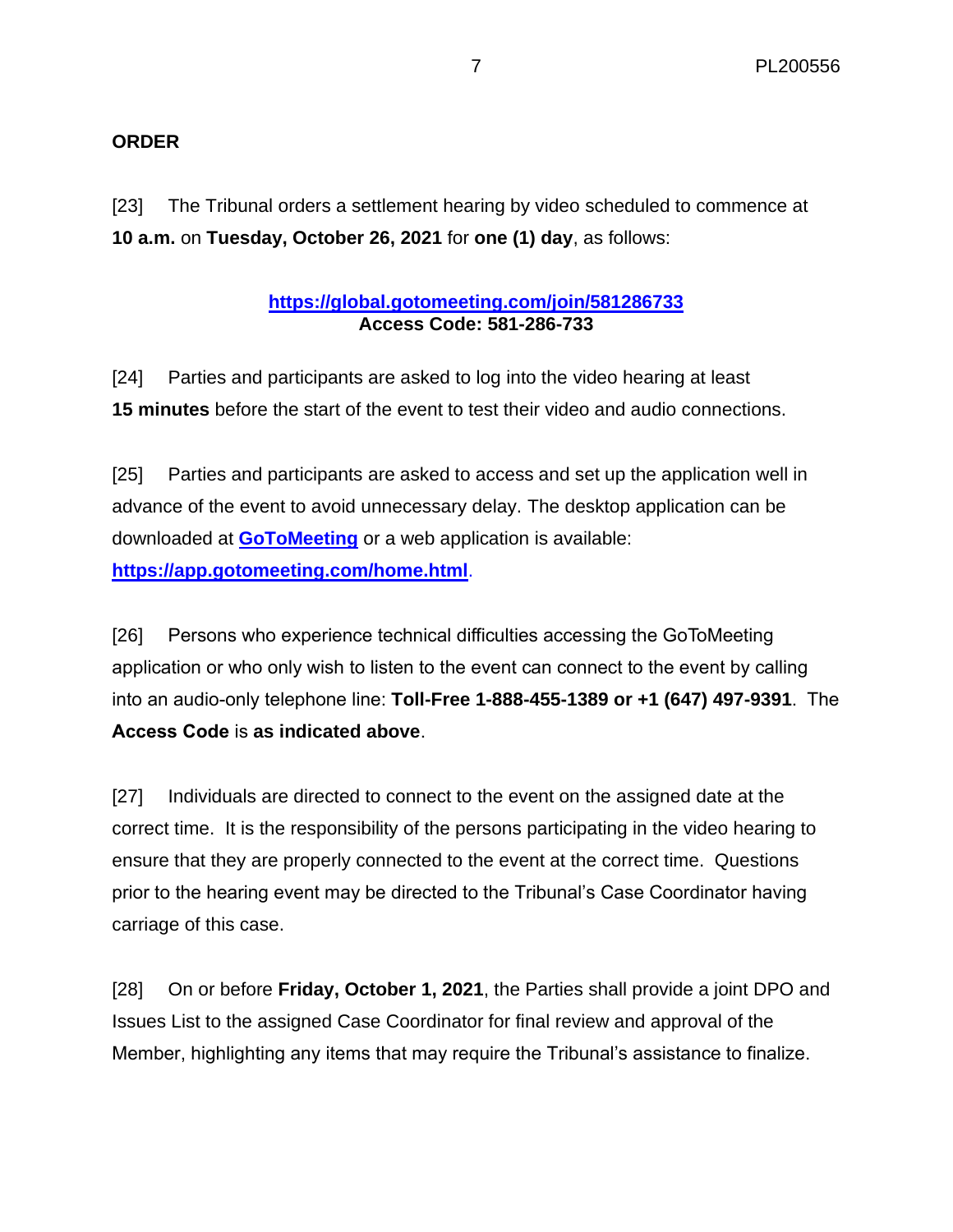[29] On or before **Friday, October 1, 2021** and upon final submission of the issues, the Parties are to provide the Tribunal's assigned Case Coordinator a duration request for the second phase of the hearing that will be accommodated administratively and as available to the Tribunal's calendar.

[30] If any issues arise, the Member may be spoken to, if required, through correspondence received through the Case Coordinator.

[31] The Member will be available or the purpose of the settlement hearing of the appeal, subject to availability on the Tribunal calendar.

[32] No further notice of the settlement hearing is required.

[33] The Tribunal further ORDERS that:

- i. The appeal by Daniel Aquino is scoped and confined to only the lands located along the north side of King Road, between and including the lands municipally known as 2354 King Road and 2470 King Road, comprising 2354 King Road, 15 John Street, 2370 King Road, 2390 King Road, 2400 King Road, 2410 King Road, 2420 King Road, 2440 King Road, 2465 King Road, and 2470 King Road;
- ii. The appeal by 1186675 Ontario Ltd. is scoped and confined to only the policies and lands referred to in Attachment 1 to this Order;
- iii. The appeal by Bushland Heights Ltd. is scoped and confined to only the policies and lands referred to in Attachment 2 to this Order, including Maps 1 and 2 appended thereto;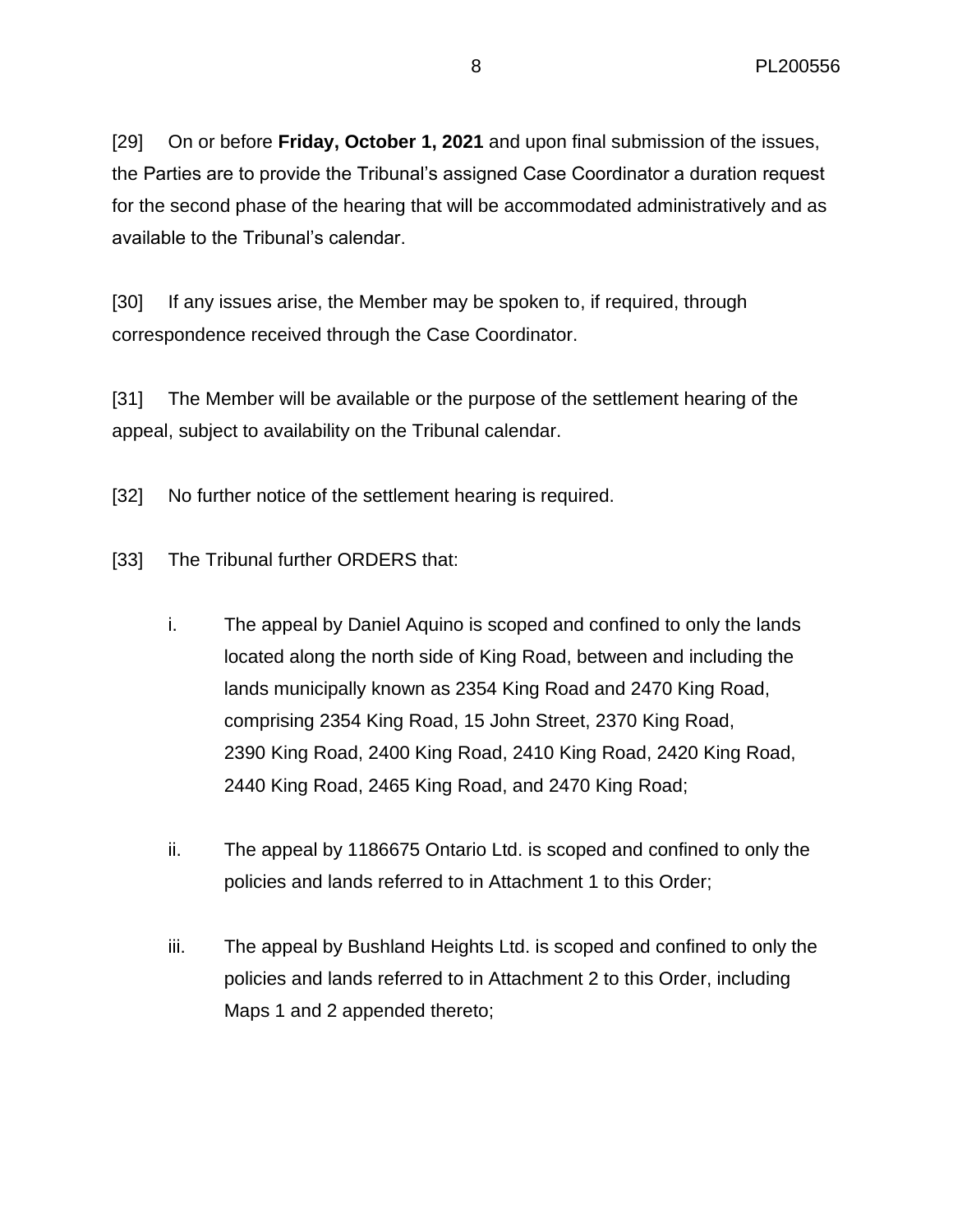- iv. The appeal by Via-Ru Limited is scoped and confined to only the policies and lands referred to in Attachment 3 to this Order, including Maps 1 and 2 appended thereto;
- v. The remaining policies and schedules of the Official Plan of the Township of King, identified in the Notices of Appeal of Daniel Aquino, 1186675 Ontario Ltd., Bushland Heights Ltd. and Via-Ru Limited, are no longer under appeal by those Appellants and have accordingly come into force and effect, by operation of s. 17(30) of the *Planning Act,* except where under appeal by another Appellant;
- vi. This Order shall be strictly without prejudice to, and shall not have the effect of limiting, (a) the rights of a party to seek to modify, revise, delete, or add to the unapproved policies, sections, schedules, maps, figures, definitions, tables, and associated text in the Township of King Official Plan, 2019 on a general, area-specific, or site-specific basis, as the case may be or (b) the jurisdiction of the Tribunal to consider and approve modifications, revisions, deletions, or additions to the unapproved Township of King Official Plan, 2019 policies, sections, schedules, maps, figures, definitions, tables, and associated text on a general, area-specific, or site-specific basis, as the case may be;
- vii. The scoping of appeals to a specific site or area is without prejudice to the positions taken by the parties to those appeals so that if those appeals proceed to a subsequent hearing or motion, either on their own or as may be consolidated with other site-specific or area-specific appeals, no party shall be permitted to take the position that the Tribunal ought not to approve site-specific or area-specific modifications, revisions, additions, and/or deletions to the affected sections, policies, schedules, maps, figures, definitions, tables, and associated text on the basis that they deviate from or are inconsistent with such policies, sections, schedules,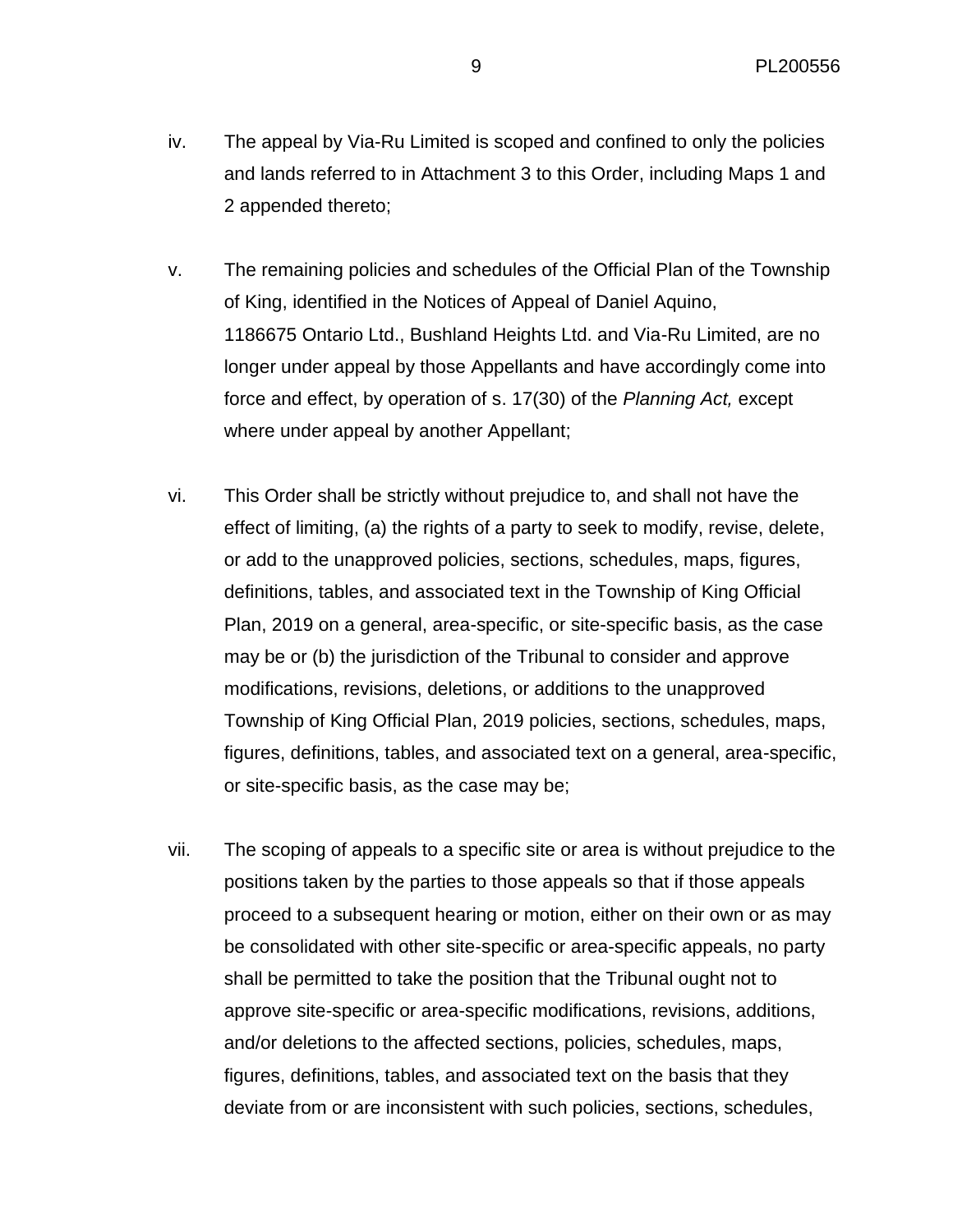maps, figures, definitions, tables, and associated text on a Township-wide basis or as approved in respect of other lands which are subject to the same policies, sections, schedules, maps, figures, definitions, tables, and associated text. However, this does not affect the Township's right to assert that the approved policies, schedules, maps, figures, definitions, tables, and associated text should be applied to the specific sites or areas without modification on the basis that doing so is consistent with the *Planning Act*, provincial policies, conform to provincial plans, and/or constitutes good planning; and

viii. The Tribunal may be spoken to in the event any matter or matters should arise in the connection with the implementation of this Order.

*"M. Russo"*

M. RUSSO MEMBER

#### **Ontario Land Tribunal**

Website: [www.olt.gov.on.ca](http://www.olt.gov.on.ca/) Telephone: 416-212-6349 Toll Free: 1-866-448-2248

The Conservation Review Board, the Environmental Review Tribunal, the Local Planning Appeal Tribunal and the Mining and Lands Tribunal are amalgamated and continued as the Ontario Land Tribunal ("Tribunal"). Any reference to the preceding tribunals or the former Ontario Municipal Board is deemed to be a reference to the Tribunal.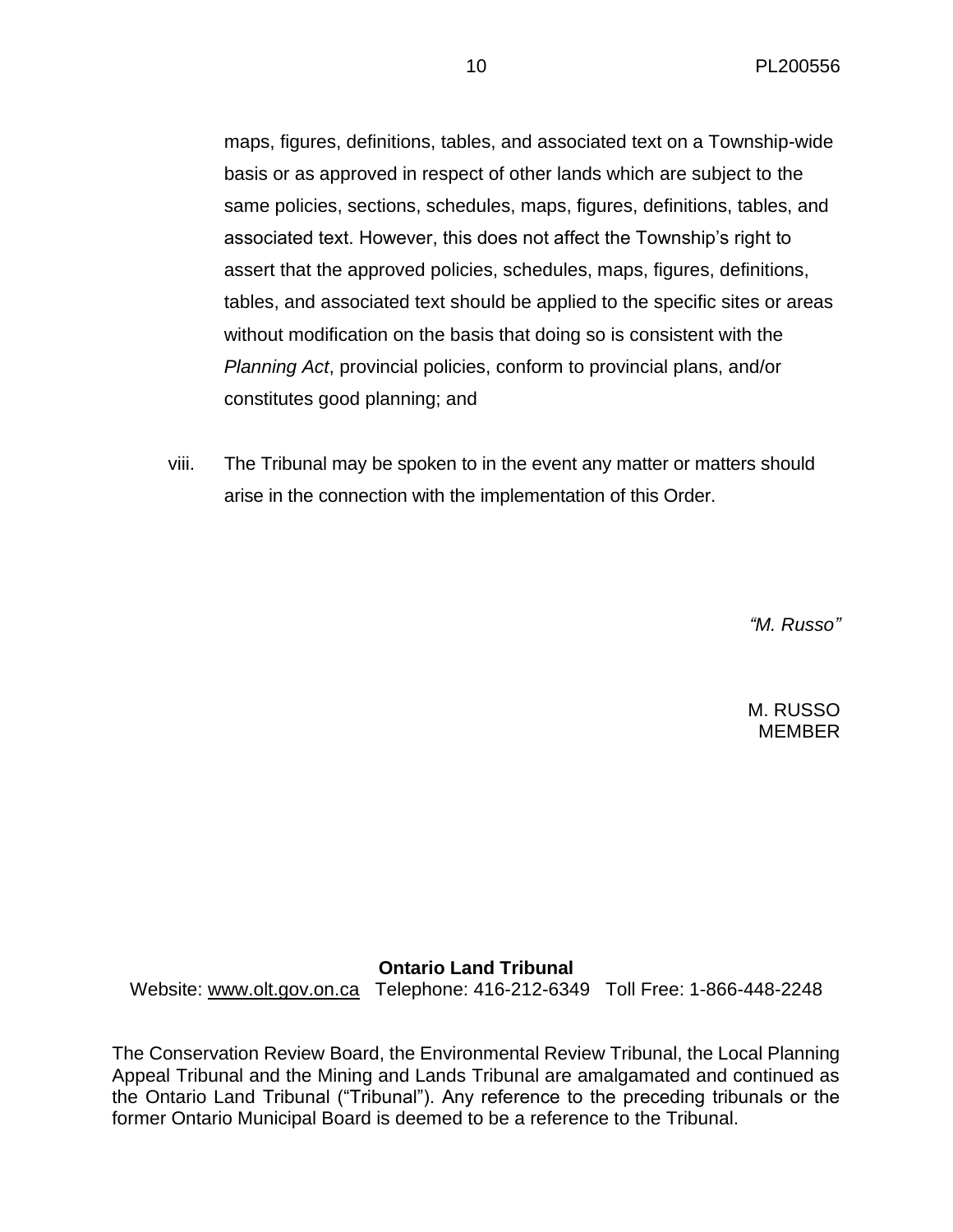#### **PL200556 – Attachment 1**

|  |  |  |  |  | Appeal by 1186675 Ontario Ltd. |  |
|--|--|--|--|--|--------------------------------|--|
|--|--|--|--|--|--------------------------------|--|

| <b>Policy to Remain Subject of Appeal</b>              | <b>Scope of Appeal</b> |  |
|--------------------------------------------------------|------------------------|--|
| 3.2.1(2)(d)                                            | <b>Hamlet Area</b>     |  |
| $(4.9.1(1), 4.9.1(2), 4.9.1(8),$ and $4.9.1(9)$        | Hamlet Area            |  |
| $5.10.3(12)$ , 5.10.3(16), 5.10.3(17), and 5.10.3(19)  | Hamlet Area            |  |
| 6.1                                                    | Hamlet Area            |  |
| 6.2.2(6)                                               | Hamlet Area            |  |
| $6.2.3.2, 6.2.3.3(1)$ , and $6.2.3.3(3)$               | Hamlet Area            |  |
| 6.2.4.2                                                | Hamlet Area            |  |
| 6.2.5 in its entirety                                  | Hamlet Area            |  |
| 6.2.8.2                                                | Hamlet Area            |  |
| Schedule "A" - Township Structure                      | Site-Specific          |  |
| Schedule "B" – Provincial Plan Areas and Designations; | Site-Specific          |  |
| Schedule "C" – Natural Heritage System;                | Site-Specific          |  |
| Schedule "C3" – Key Hydrologic Features                | Site-Specific          |  |
| Schedule "H" - Natural Hazards                         | Site-Specific          |  |

• *On this Attachment 1, "Site-Specific" means any property within 200 metres of 1380 Wellington Street West (within the Hamlet), including: 15275 Dufferin St., 15675 Dufferin St., 15425 Dufferin St., 15385 Dufferin St., 1424 Wellington St. W., 1344 Wellington St. W., 1324 Wellington St. W., 1312 Wellington St. W., 1300 Wellington St W.,1139 Wellington St W., 1169 Wellington St W., 1199 Wellington St W., 1229 Wellington St W., 1475 Wellington St W., 1345 Wellington St W., 1359 Wellington St W., 1375 Wellington St W., 1383 Wellington St W., 1429 Wellington St W., 1441 Wellington St W.*

• *On this Attachment 1, "Hamlet Area" means the area identified as the "Snowball Study Area" in Schedule 5 of OPA No. 230.*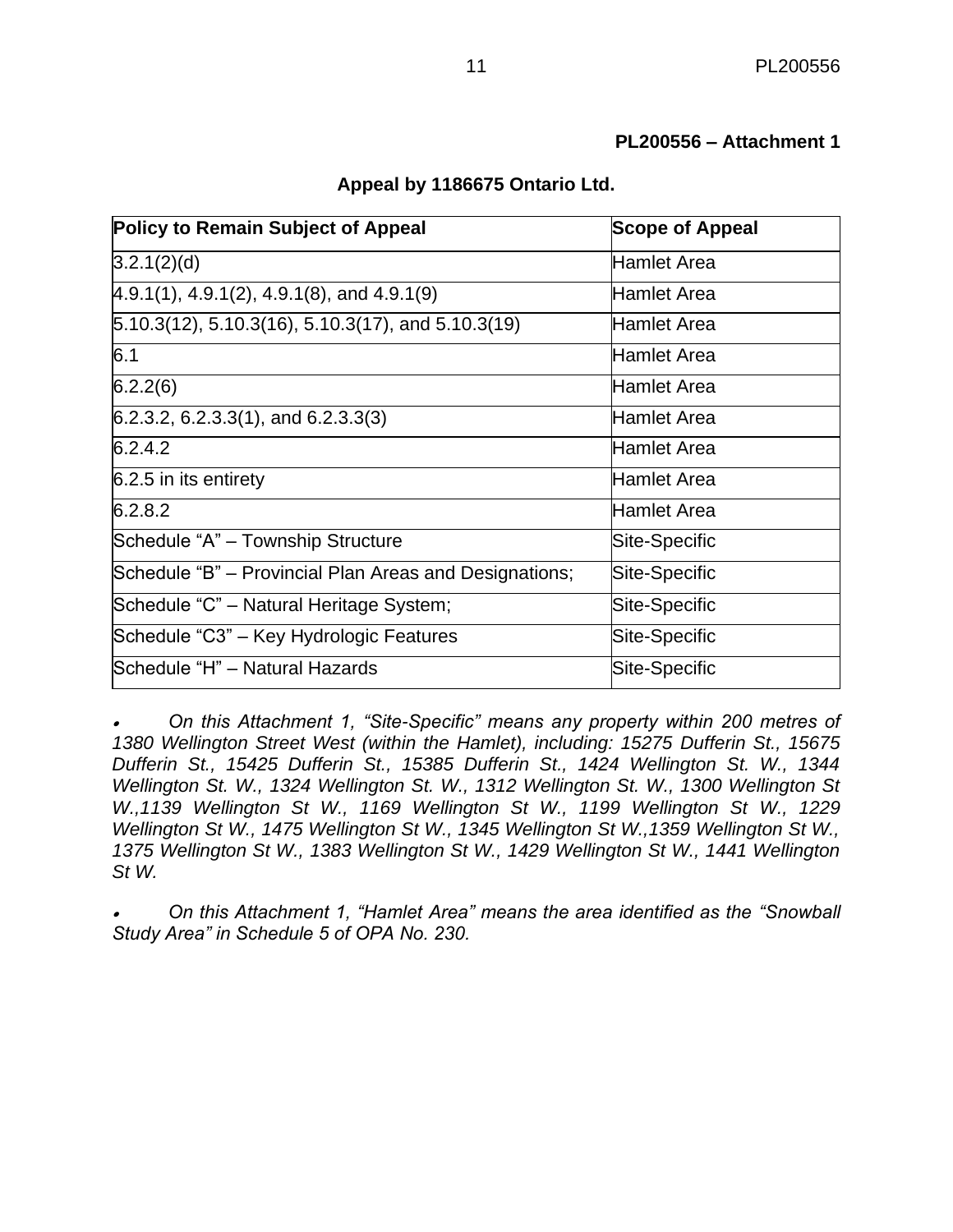# **PL200556 – Attachment 2**

|  | <b>Appeal by Bushland Heights Ltd.</b> |  |  |
|--|----------------------------------------|--|--|
|--|----------------------------------------|--|--|

| <b>Policy to Remain Subject of Appeal</b>                                                       | <b>Scope of Appeal</b>                                                                                              |
|-------------------------------------------------------------------------------------------------|---------------------------------------------------------------------------------------------------------------------|
| 2.3.5(2)                                                                                        | Area-Specific1 and<br>Area-Specific 2                                                                               |
| 2.3.5(4)                                                                                        | Area-Specific1 and<br>Area-Specific 2                                                                               |
| $[4.2.1(2), 4.2.1(3), 4.2.1(5), 4.2.1(10), 4.2.1(17),$ and<br>4.2.1(20)                         | Township-Wide                                                                                                       |
| 4.2.2(8)                                                                                        | Area Specific 1-6, for all<br>except (e)<br>(e) Township-Wide but not<br>including the Excluded<br><b>Sites</b>     |
| $4.2.2(9)$ and $4.2.2(16)$                                                                      | Township-Wide but not<br>including the Excluded<br><b>Sites</b>                                                     |
| 4.2.3(2)                                                                                        | Township-Wide but not<br>including the Excluded<br><b>Sites</b>                                                     |
| 4.2.3(3)                                                                                        | Area Specific (1)-(6), for all<br>except (a)<br>(a) Township-Wide but not<br>including the Excluded<br><b>Sites</b> |
| (4.2.3(8))                                                                                      | Township-Wide but not<br>including the Excluded<br><b>Sites</b>                                                     |
| $(4.2.4(1), 4.2.4(2), 4.2.4(3),$ and $4.2.4(4)$                                                 | Township-Wide but not<br>including the Excluded<br>Sites                                                            |
| $[4.2.5(1), 4.2.5(2), 4.2.5(3), 4.2.5(4), 4.2.5(5), 4.2.5(6),$<br>$4.2.5(12)$ , and $4.2.5(18)$ | Township-Wide but not<br>including the Excluded<br><b>Sites</b>                                                     |
| $[4.2.6(1), 4.2.6(2), 4.2.6(3), 4.2.6(4), 4.2.6(5),$ and $4.2.6(7)$                             | Township-Wide but not<br>including the Excluded<br><b>Sites</b>                                                     |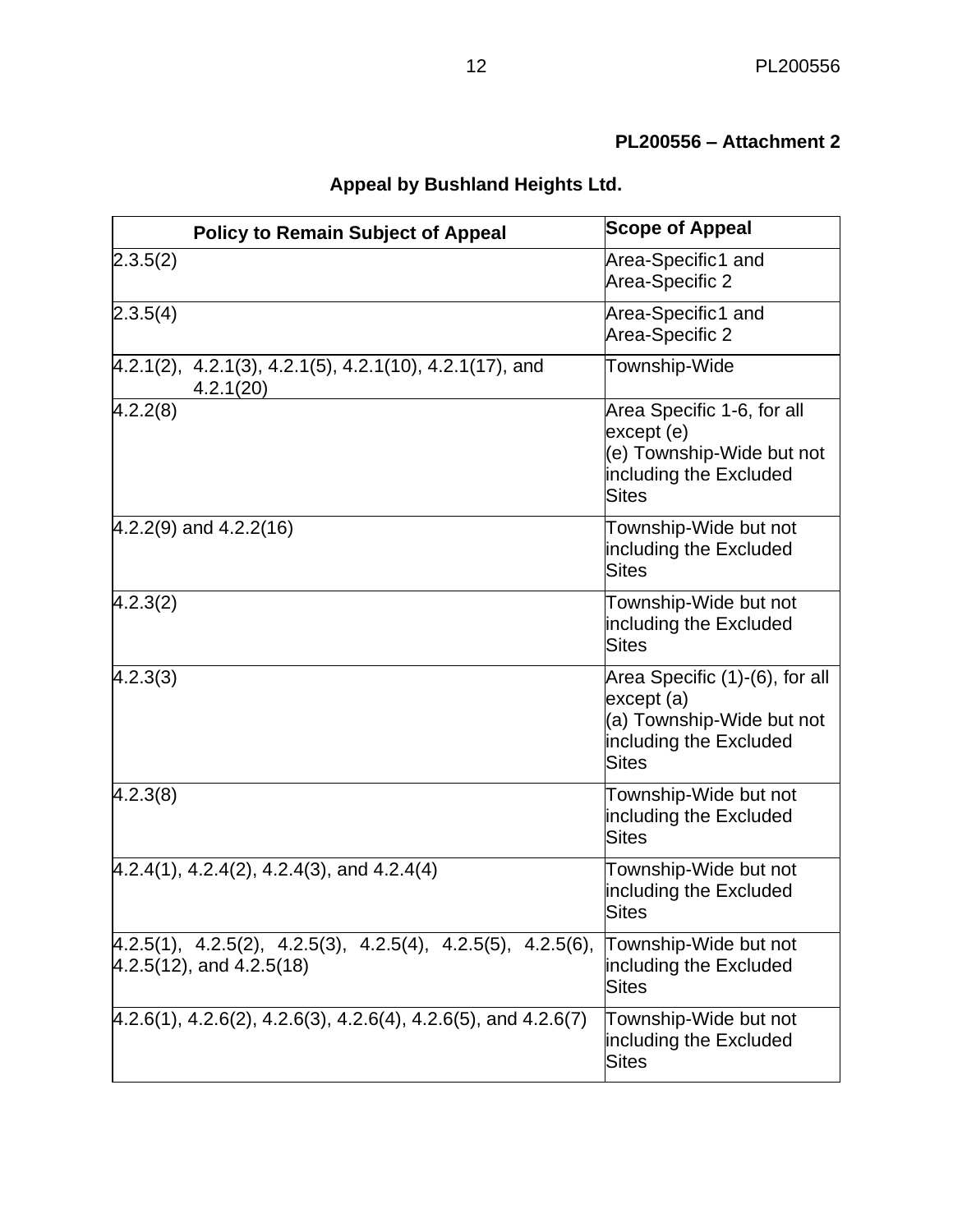| <b>Policy to Remain Subject of Appeal</b>                                    | <b>Scope of Appeal</b>                                           |
|------------------------------------------------------------------------------|------------------------------------------------------------------|
| $4.2.7(1), 4.2.7(5),$ and $4.2.7(7)$                                         | Township-Wide but not<br>including the Excluded<br><b>Sites</b>  |
| $(4.2.8(1), 4.2.8(2), 4.2.8(3),$ and $4.2.8(4)$                              | Township-Wide but not<br>including the Excluded<br><b>Sites</b>  |
| $4.2.10(3)(a)$ and $4.2.10(3)(b)$                                            | Township-Wide                                                    |
| 4.3.1(d)                                                                     | Township-Wide                                                    |
| $4.4(2)$ and $4.4(4)$                                                        | Township-Wide                                                    |
| $(4.7.2(5)(q), 4.7.2(5)(r),$ and $4.7.2(5)(s)$                               | Township-Wide                                                    |
| 4.8.1(14)                                                                    | Township-Wide                                                    |
| $[5.5.3(3), 5.5.3(4), 5.5.3(5), 5.5.3(6), 5.5.3(9), \text{ and } 5.5.3(10)]$ | Area-Specific 3                                                  |
| $5.6.3(1)$ and $5.6.3(2)$                                                    | Township-Wide, but not<br>including the Excluded<br><b>Sites</b> |
| 5.6.3(3), 5.6.3(4), 5.6.3(5)                                                 | Township-Wide                                                    |
| 5.6.3(6)                                                                     | Township-Wide, but not<br>including the Excluded<br><b>Sites</b> |
| 5.6.3(28)                                                                    | Township-Wide                                                    |
| $5.11.1(1), 5.11.2(1), 5.11.2(2),$ and $5.11.3(7)$                           | Area-Specific 4                                                  |
| 5.15.2                                                                       | Township-Wide, but not<br>including the Excluded<br><b>Sites</b> |
| 5.17.7 SPPA-7                                                                | Township-Wide                                                    |
| 6.2.2(8), 6.2.3.3(1), 6.2.3.3(2), 6.2.7.2, and<br>$6.2.2(6)$ ,<br>6.2.9.2    | Area-Specific 1, 2, and 6                                        |
| 6.3.3(5)                                                                     | Township-Wide                                                    |
| $(6.7.2(3), 6.7.2(5),$ and $6.7.4(3)(d)(i)$                                  | Township-Wide                                                    |
| $6.8.2(2)$ and $6.8.2(11)$                                                   | Township-Wide                                                    |
| 6.9.1(4)                                                                     | Township-Wide                                                    |
| 6.11(8)                                                                      | Township-Wide                                                    |
| 9.1.2(4)                                                                     | Township-Wide                                                    |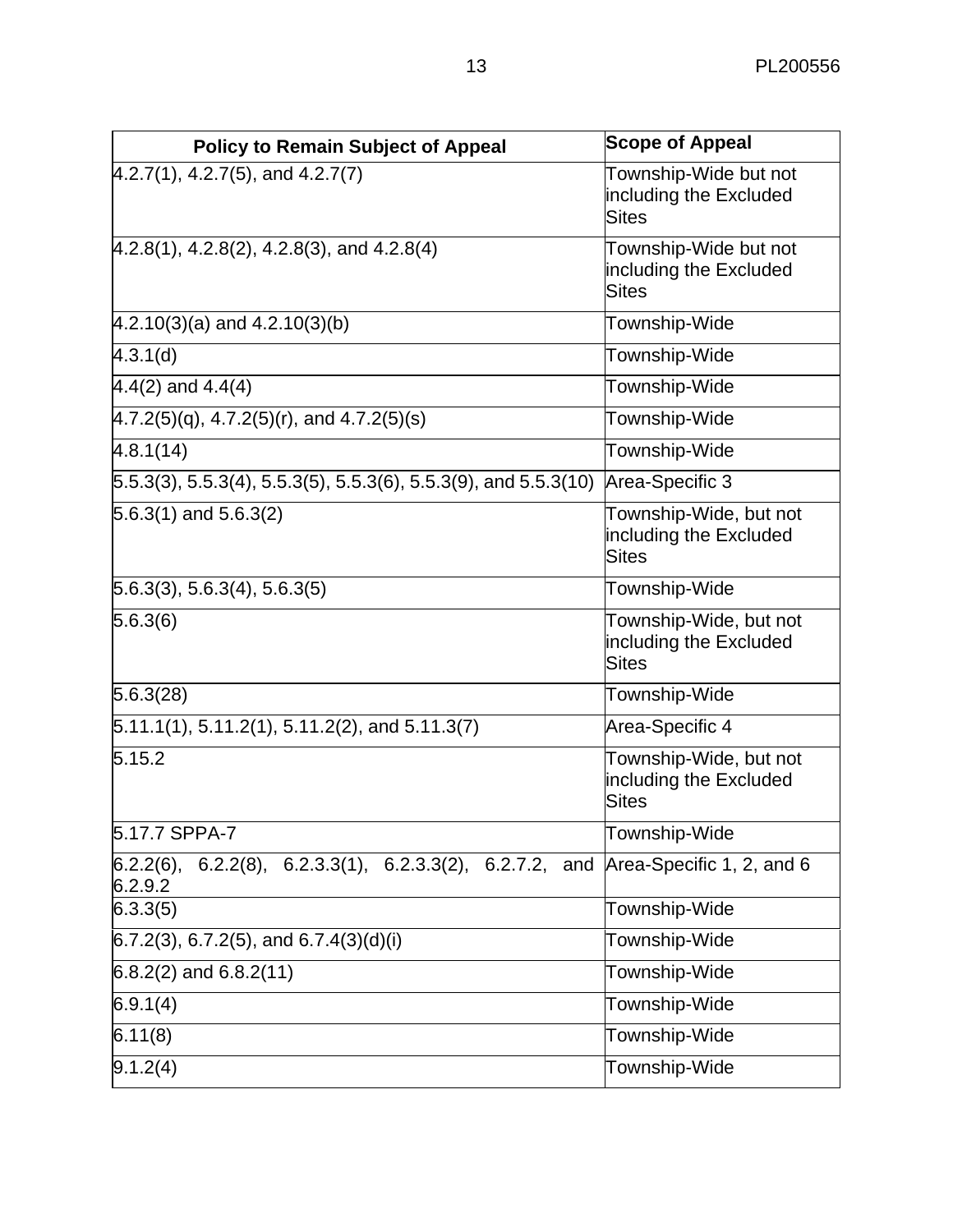| <b>Policy to Remain Subject of Appeal</b>                                                                        | <b>Scope of Appeal</b>                                           |
|------------------------------------------------------------------------------------------------------------------|------------------------------------------------------------------|
| 9.1.6(4)                                                                                                         | Township-Wide, but not<br>including the Excluded<br><b>Sites</b> |
| 9.1.10(1)                                                                                                        | Township-Wide                                                    |
| 9.1.10(2)                                                                                                        | Township-Wide                                                    |
| 10.1(9)                                                                                                          | Township-Wide                                                    |
| 10.1(11)                                                                                                         | Township-Wide                                                    |
| Schedule "A" TOWNSHIP STRUCTURE                                                                                  | Area-Specific 1-6                                                |
| "B" PROVINCIAL PLAN<br>Schedule<br><b>AREAS</b><br><b>AND</b><br><b>DESIGNATIONS</b>                             | Area-Specific 1-6                                                |
| Schedule "C" NATURAL HERITAGE SYSTEM                                                                             | Area-Specific 1-6                                                |
| Schedule "C1" WOODLANDS                                                                                          | Area-Specific 1-6                                                |
| Schedule "C2" ENVIRONMENTALLY SIGNIFICANT<br>AREAS AND AREAS OF NATURAL AND SCIENTIFIC<br><b>INTEREST (ANSI)</b> | Area-Specific 1-6                                                |
| Schedule "C3" KEY HYDROLOGIC FEATURES                                                                            | Area-Specific 1-6                                                |
| Schedule "C4" KEY HYDROLOGIC AREAS                                                                               | Area-Specific 1-6                                                |
| Schedule "D1" VILLAGE OF KING CITY LAND USE<br><b>DESIGNATIONS</b>                                               | Area-Specific 3, 4, and 5                                        |
| <b>COUNTRYSIDE</b><br>"Е"<br><b>USE</b><br>Schedule<br><b>LAND</b><br><b>DESIGNATIONS</b>                        | Area-Specific 1 and 2                                            |
| Schedule "E1" HAMLET OF POTTAGEVILLE LAND USE Area-Specific 2<br><b>DESIGNATIONS</b>                             |                                                                  |
| Schedule "G" WELLHEAD PROTECTION AREAS                                                                           | Area-Specific 1-6                                                |
| Schedule "G1" WELLHEAD PROTECTION AREAS                                                                          | Area-Specific 5                                                  |
| Schedule "G4" WELLHEAD PROTECTION AREAS - Area-Specific 1-6<br><b>QUANTITY</b>                                   |                                                                  |
| Schedule "H" NATURAL HAZARDS                                                                                     | Area-Specific 1-6                                                |
| Schedule "I" OAK RIDGES MORAINE LANDFORM<br><b>CONSERVATION AREAS</b>                                            | Area-Specific 1-6                                                |
| Schedule "J" OAK RIDGES MORAINE AREAS OF HIGH<br><b>AQUIFER VULNERABILITY</b>                                    | Area-Specific 1-6                                                |
| Schedule "L" AREAS OF AGGREGATE POTENTIAL                                                                        | Area-Specific 1-6                                                |
| SCHEDULE 'M' PROVINCIAL AGRICULTURAL SYSTEM                                                                      | Area-Specific 1-6                                                |
| <b>APPENDIX</b><br>'1'<br>CONSERVATION<br><b>AUTHORITIES'</b><br><b>REGULATED AREAS</b>                          | Area-Specific 1-6                                                |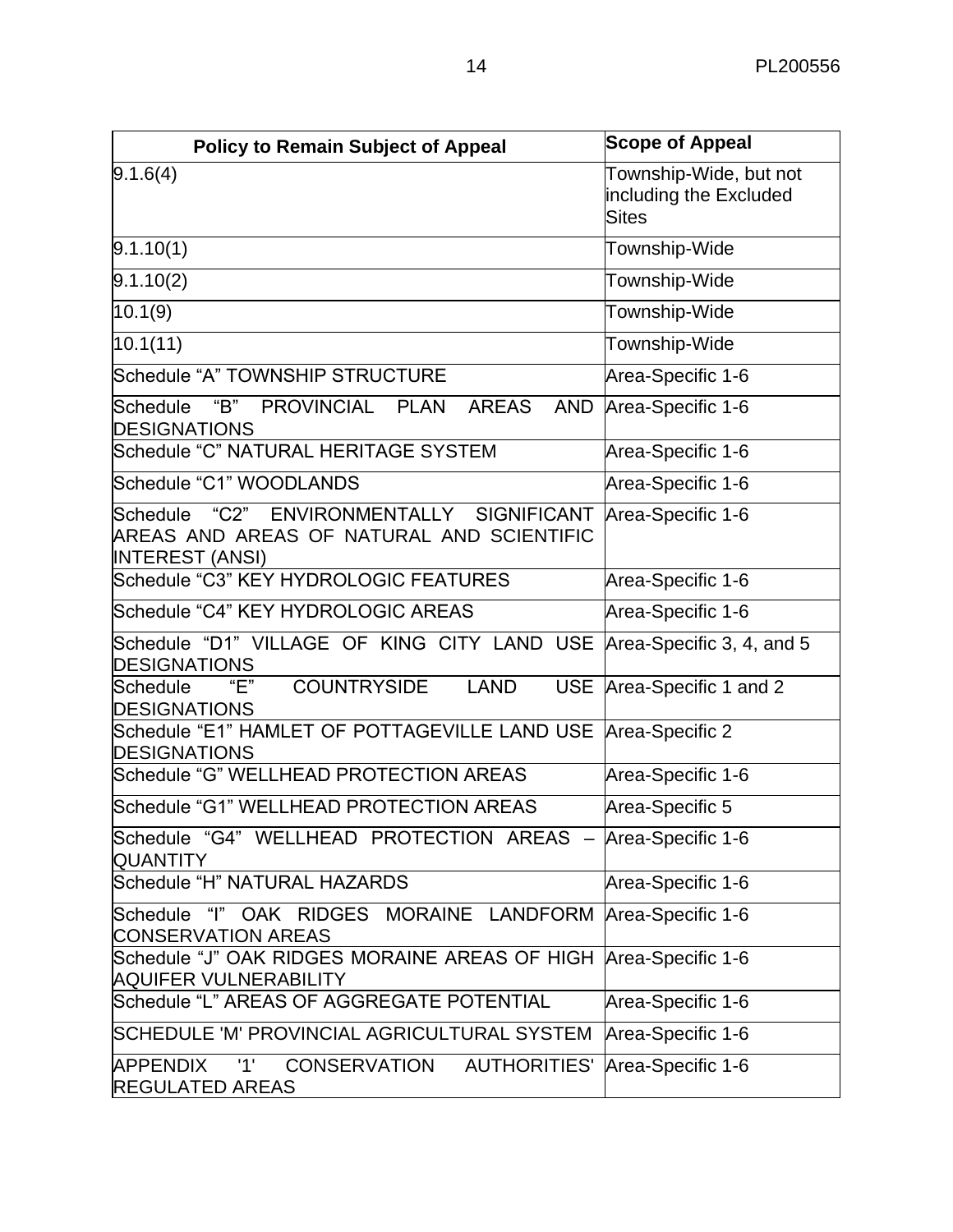• *On this Attachment 2, "Township-Wide" means the entire geographical boundary of the Township of King.*

• *On this Attachment 2, "Area-Specific" refers to Map 1 attached hereto. Area-Specific Areas 3 and 4 are more clearly identified on the attached Map 2 (King City).*

• *On this Attachment 2, "Excluded Sites" means the following: (1) 22 Patton Street; (2) 13121 Keele Street; (3) 13054 Keele Street; (4) the lands subject to FSDAS-2020- 02/19T-20K01 and 19T-20K02; (5) 13131 Keele Street; (6) 7195 Highway 9; and (7) collectively, 2018, 2022, 2028, 2036, 2048, 2058, 2062, 2068, 2072, 2078, 2086, 2096 King Road; 31, 37, 45, 51 William Street; 191, 199, 207, 215, 227, 237, 247, Dew Street; and 26 King Boulevard.*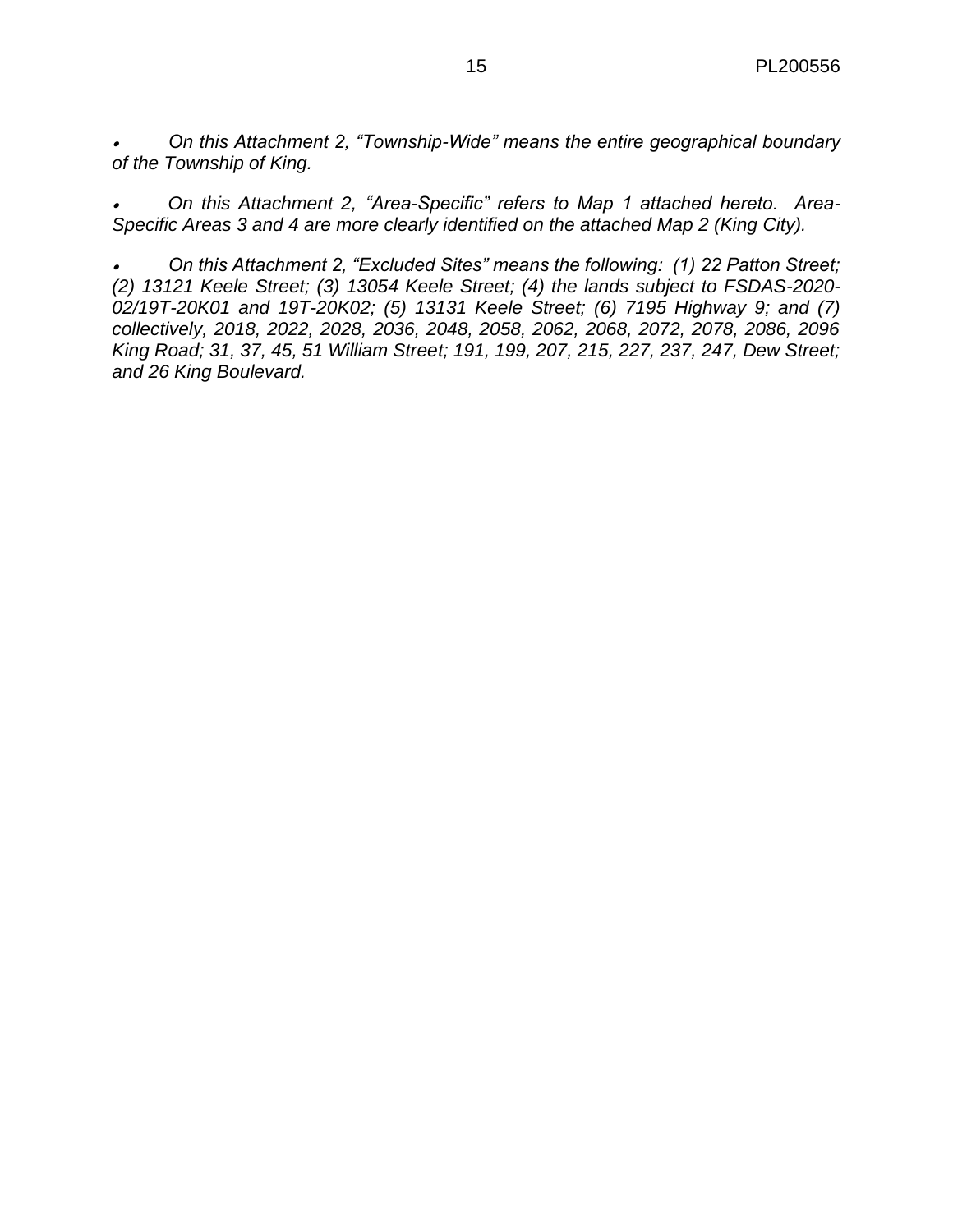# **PL200556 – Attachment 3**

# **Appeal by Via-Ru Limited**

| <b>Policy to Remain Subject of Appeal</b>                                                       | <b>Scope of Appeal</b>                                                           |
|-------------------------------------------------------------------------------------------------|----------------------------------------------------------------------------------|
| 2.3.5(2)                                                                                        | Area-Specific1 and Area-<br>Specific 2                                           |
| 2.3.5(4)                                                                                        | Area-Specific 1 and Area-<br>Specific 2                                          |
| $[4.2.1(2), 4.2.1(3), 4.2.1(5), 4.2.1(10), 4.2.1(17),$ and<br>4.2.1(20)                         | Township-Wide                                                                    |
| 4.2.2(8)                                                                                        | Area Specific 1-6, for all except<br>(e)                                         |
|                                                                                                 | (e) Township-Wide but not<br>including the Excluded Sites                        |
| $(4.2.2(9)$ and $4.2.2(16)$                                                                     | Township-Wide but not<br>including the Excluded Sites                            |
| 4.2.3(2)                                                                                        | Township-Wide but not<br>including the Excluded Sites                            |
| 4.2.3(3)                                                                                        | Area Specific (1)-(6), for all<br>except (a)                                     |
|                                                                                                 | (a) Township-Wide but not<br>including the Excluded Sites                        |
| 4.2.3(8)                                                                                        | Township-Wide but not<br>including 22 Patton Street the<br><b>Excluded Sites</b> |
| $(4.2.4(1), 4.2.4(2), 4.2.4(3),$ and $4.2.4(4)$                                                 | Township-Wide but not<br>including the Excluded Sites                            |
| $[4.2.5(1), 4.2.5(2), 4.2.5(3), 4.2.5(4), 4.2.5(5),$<br>$[4.2.5(6), 4.2.5(12),$ and $4.2.5(18)$ | Township-Wide but not<br>including the Excluded Sites                            |
| $4.2.6(1), 4.2.6(2), 4.2.6(3), 4.2.6(4), 4.2.6(5),$ and<br>4.2.6(7)                             | Township-Wide but not<br>including the Excluded Sites                            |
| $4.2.7(1), 4.2.7(5),$ and $4.2.7(7)$                                                            | Township-Wide but not<br>including the Excluded Sites                            |
| $(4.2.8(1), 4.2.8(2), 4.2.8(3),$ and $4.2.8(4)$                                                 | Township-Wide but not<br>including the Excluded Sites                            |
| $(4.2.10(3)(a)$ and $4.2.10(3)(b)$                                                              | Township-Wide                                                                    |
| 4.3.1(d)                                                                                        | Township-Wide                                                                    |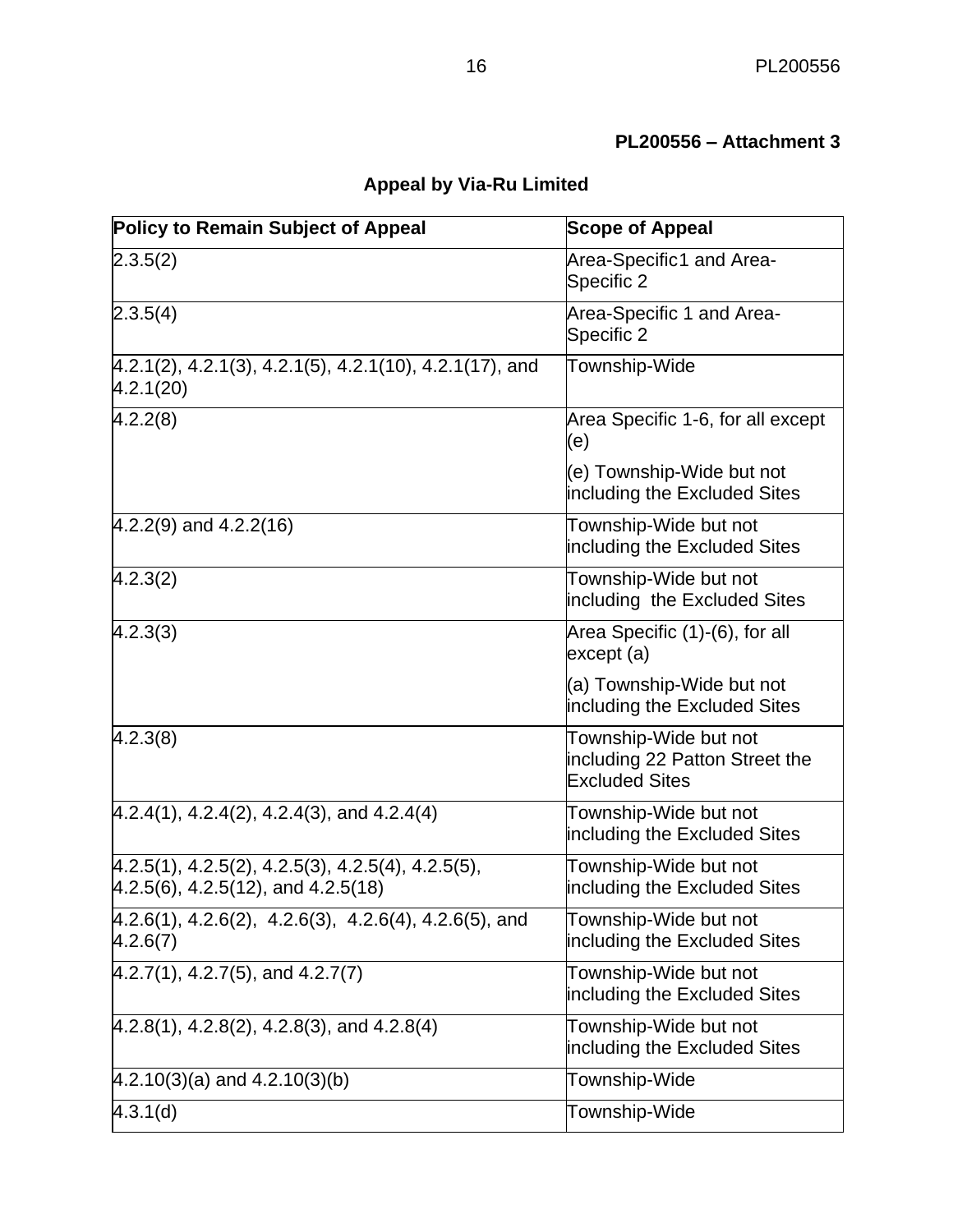| $4.4(2)$ and $4.4(4)$                                                                    | Township-Wide                                          |
|------------------------------------------------------------------------------------------|--------------------------------------------------------|
| $4.7.2(5)(q)$ , 4.7.2(5)(r), and 4.7.2(5)(s)                                             | Township-Wide                                          |
| 4.8.1(14)                                                                                | Township-Wide                                          |
| $5.6.3(1)$ and $5.6.3(2)$                                                                | Township-Wide, but not<br>including the Excluded Sites |
| $5.6.3(3)$ , 5.6.3(4), and 5.6.3(5)                                                      | Township-Wide                                          |
| 5.6.3(6)                                                                                 | Township-Wide, but not<br>including the Excluded Sites |
| 5.6.3(28)                                                                                | Township-Wide                                          |
| 5.15.2                                                                                   | Township-Wide, but not<br>including the Excluded Sites |
| $6.2.2(6)$ , 6.2.2(8), 6.2.3.3(1),<br>6.2.3.3(2), 6.2.7.2,<br>$6.2.3.3(2)$ and $6.2.9.2$ | Area-Specific 1, 2, and 6                              |
| 6.3.3(5)                                                                                 | Township-Wide                                          |
| $(6.7.2(3), 6.7.2(5),$ and $6.7.4(3)(d)(i)$                                              | Township-Wide                                          |
| $6.8.2(2)$ and $6.8.2(11)$                                                               | Township-Wide                                          |
| 6.9.1(4)                                                                                 | Township-Wide                                          |
| 6.11(8)                                                                                  | Township-Wide                                          |
| 9.1.2(4)                                                                                 | Township-Wide                                          |
| 9.1.6(4)                                                                                 | Township-Wide, but not<br>including the Excluded Sites |
| 9.1.10(1)                                                                                | Township-Wide                                          |
| 9.1.10(2)                                                                                | Township-Wide                                          |
| 10.1(9)                                                                                  | Township-Wide                                          |
| 10.1(11)                                                                                 | Township-Wide                                          |
| 10.2(2)                                                                                  | Township-Wide                                          |
| Schedule "A" TOWNSHIP STRUCTURE                                                          | Area-Specific 1-6                                      |
| Schedule "B" PROVINCIAL PLAN AREAS AND<br><b>DESIGNATIONS</b>                            | Area-Specific 1-6                                      |
| Schedule "C" NATURAL HERITAGE SYSTEM                                                     | Area-Specific 1-6                                      |
| Schedule "C1" WOODLANDS                                                                  | Area-Specific 1-6                                      |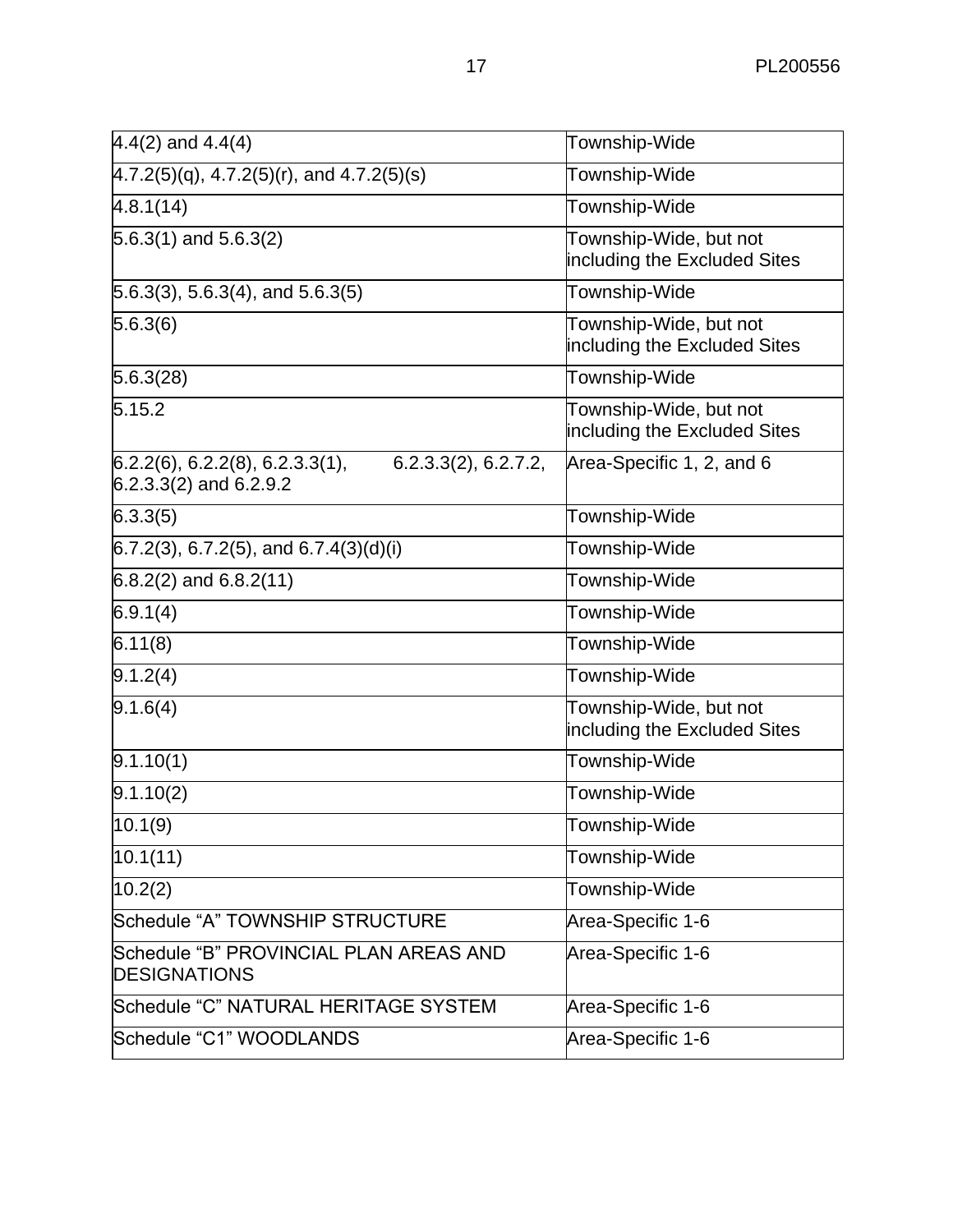| Schedule "C2" ENVIRONMENTALLY SIGNIFICANT<br>AREAS AND AREAS OF NATURAL AND<br><b>SCIENTIFIC INTEREST (ANSI)</b> | Area-Specific 1-6     |
|------------------------------------------------------------------------------------------------------------------|-----------------------|
| Schedule "C3" KEY HYDROLOGIC FEATURES                                                                            | Area-Specific 1-6     |
| Schedule "C4" KEY HYDROLOGIC AREAS                                                                               | Area-Specific 1-6     |
| Schedule "D3" VILLAGE OF SCHOMBERG LAND<br><b>IUSE DESIGNATIONS</b>                                              | Area-Specific 1 and 6 |
| Schedule "E" COUNTRYSIDE LAND USE<br><b>DESIGNATIONS</b>                                                         | Area-Specific 1 and 2 |
| Schedule "E1" HAMLET OF POTTAGEVILLE LAND<br><b>USE DESIGNATIONS</b>                                             | Area Specific 2       |
| Schedule "G" WELLHEAD PROTECTION AREAS                                                                           | Area-Specific 1-6     |
| Schedule "G3" WELLHEAD PROTECTION AREAS -<br><b>QUANTITY</b>                                                     | Area-Specific 1 and 6 |
| Schedule "G4" WELLHEAD PROTECTION AREAS - Area-Specific 1-6<br><b>QUANTITY</b>                                   |                       |
| Schedule "H" NATURAL HAZARDS                                                                                     | Area-Specific 1-6     |
| Schedule "I" OAK RIDGES MORAINE LANDFORM                                                                         | Area-Specific 1-6     |
| <b>CONSERVATION AREAS</b>                                                                                        | Area-Specific 1-6     |
| Schedule "J" OAK RIDGES MORAINE AREAS OF<br><b>HIGH AQUIFER VULNERABILITY</b>                                    | Area-Specific 1-6     |
| Schedule "L" AREAS OF AGGREGATE POTENTIAL                                                                        | Area-Specific 1-6     |
| SCHEDULE 'M' PROVINCIAL AGRICULTURAL<br><b>SYSTEM</b>                                                            | Area-Specific 1-6     |
| APPENDIX '1' CONSERVATION AUTHORITIES'<br><b>REGULATED AREAS</b>                                                 | Area-Specific 1-6     |

• *On this Attachment 3, "Township-Wide" means the entire geographical boundary of the Township of King.*

• *On this Attachment 3, "Area-Specific" refers to Map 1 attached hereto. Area-Specific Areas 3 and 4 are more clearly identified on the attached Map 2 (King City).*

• *On this Attachment 3, "Excluded Sites" means the following: (1) 22 Patton Street; (2) 13121 Keele Street; (3) 13054 Keele Street; (4) the lands subject to FSDAS-2020- 02/19T-20K01 and 19T-20K02; (5) 13131 Keele Street; (6) 7195 Highway 9; and (7) collectively, 2018, 2022, 2028, 2036, 2048, 2058, 2062, 2068, 2072, 2078, 2086, 2096 King Road; 31, 37, 45, 51 William Street; 191, 199, 207, 215, 227, 237, 247, Dew Street; and 26 King Boulevard.*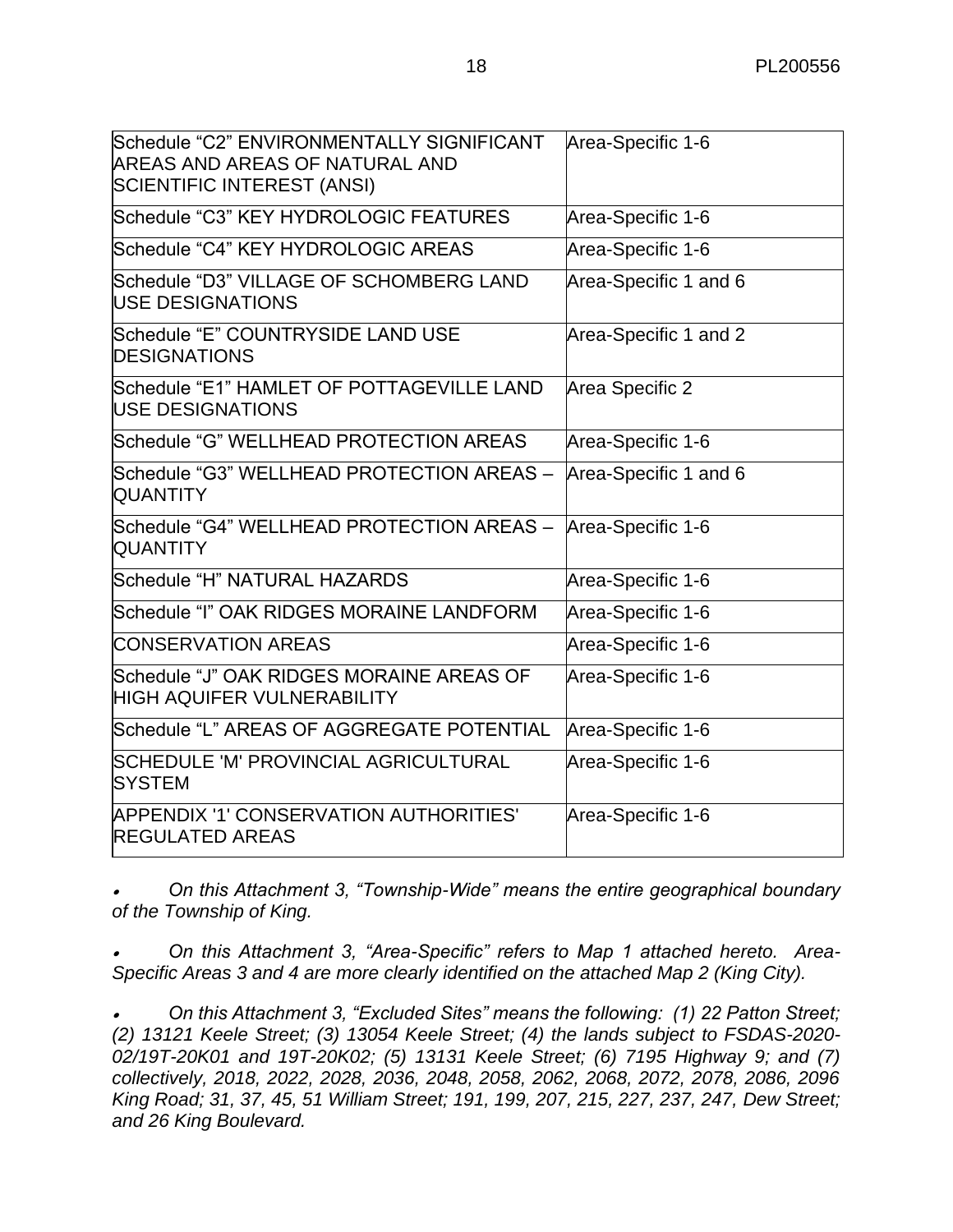**Township of King Appeal Areas** TOWN OF NEWMARKET TOWN OF AURORA CITY OF RICHMOND HILL **SIG CIT** TI FRY Ë 1. Area Specific Area 1 (Schomberg)<br>2. Area Specific Area 2 (Pottageville)<br>3. Site Specific Area 3 (Southeast King City)<br>4. Area Specific Area 4 (Transit Station Area)<br>5. Area Specific Area 5 (Bushland Phase 1 & 2)<br>6. Site CITY OF VAUGHAN **SCHOMBERG** 一、九、一、 **NOBLETON** č Fight scale & **17th Sidero % BOUSFIELDS inc.** isay C 105sk Sept 7-21 TOWN OF CALEDON 1932